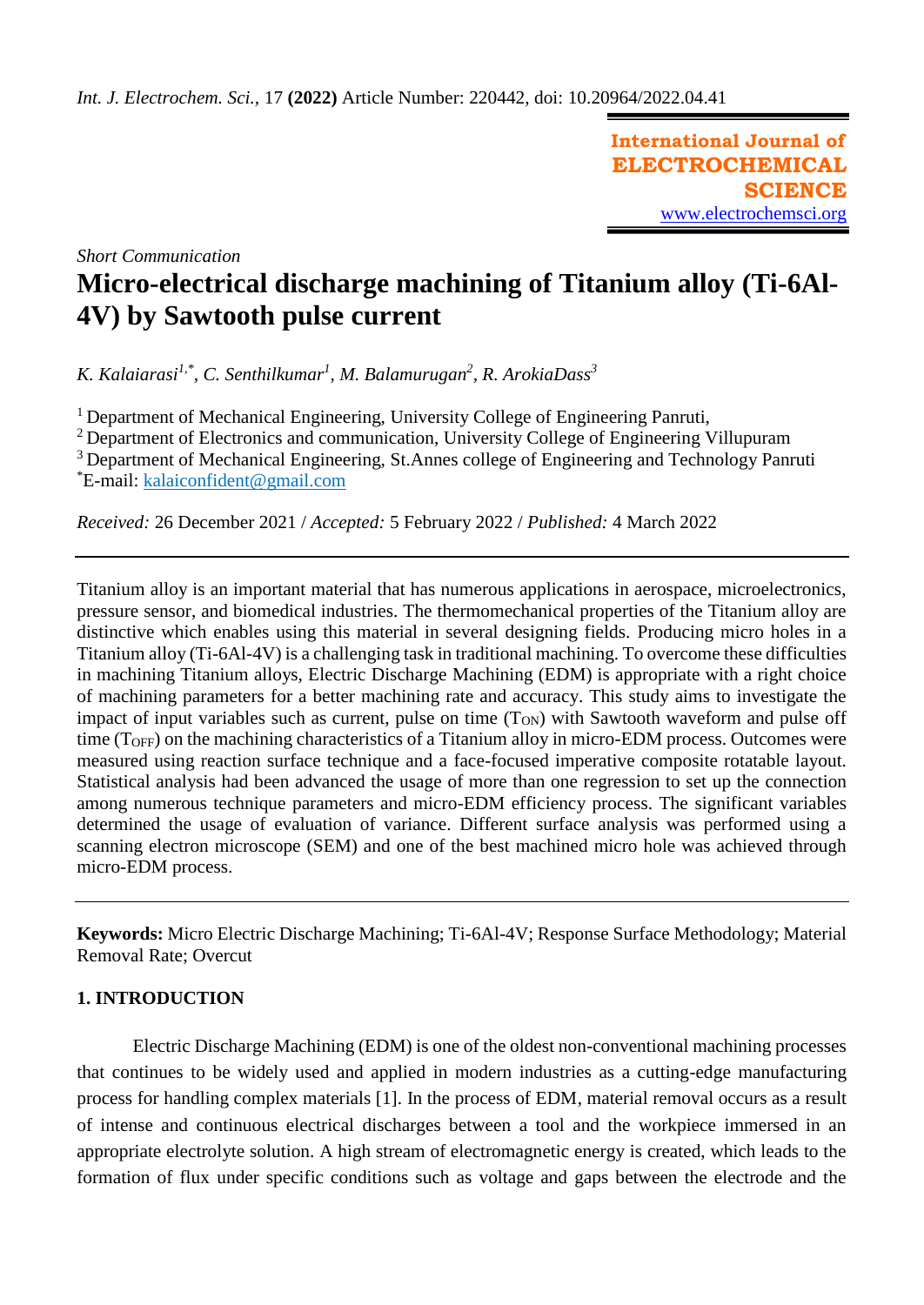workpiece with power density in the range of  $1000-1020W/m^2$ . Intense heat (6000–12,000 °C) arises due to increase in the electrostatic power density. Subsequently, melting and removal of the material takes place [2,3]. EDM has been effectively used for complicated dimensions and geometries. EDM is a non-touch machining approach as there is no connection between the device and the workpiece, which ensures that dynamic loading pressure is not created and hardens the machined surface. EDM is widely used in the manufacturing of dies and cutting equipment in aircraft industry and also in the production of surgical instruments because of its intrinsic benefits over other manufacturing methods and its capacity to work with any electrically conductive substance irrespective of its material characteristics [4].

Currently, micro-EDM is the most used approach in the industry for a better machining efficiency for an extensive variety of conductive substances such as ceramic and metallurgic composites [5]. Since micro-EDM can create complicated shapes with high precision and handle any conductive material with respect to its hardness, it has become one of the main techniques for producing miniature elements and parts that have a sub-micrometer size [6]. Lately, micro-EDM has been widely utilized in the field of dies, molds, nozzles, complex 3D structures and making holes with a high aspect ratio [7]. Due to its contactless interaction between the device and the workpiece, any conductive material can be machined by micro-EDM.

Titanium and its composites are utilized in different industries such as aviation, automotive and biomedical manufacturing because of its outstanding physical and mechanical characteristic, excellent corrosion tolerance and reduced elastic modulus [8,9]. Lack of mechanical behavior, reactivity to metal fabrication, cutting force constraint, splitting and abrupt metal cutting fatigue are all limitations in the traditional machining of Ti-6Al-4V [10]. Machining fast cooling holes in a Titanium alloy for aviation rotor blades has been one of the production problems and micro-EDM can be used successfully to drill such hole in Titanium alloys [11].

Different types of power generators such as resistance-capacitance (RC) circuit, bipolar junction transistor (BJT) circuit, MOSFET transistor circuit and hybrid circuit are used for spark ignition in the micro-EDM process [12]. The RC power generator can discharge a limited amount of energy by periodical charging and discharging of a capacitor, which is quite adequate for micromachining [13]. Since the capacitor needs time to charge, the RC circuit provides a low discharge energy and therefore the machining speed decreases whereas BJT circuits provide the benefits of a programmable pulse, which improves the processing speed [14]. A MOSFET transistor circuit generates a high peak current with high density and has a smaller pulse duration that provides fine discharge cavities, which leads to a significant material removal [15]. However, different types of pulse shape are generated by different power generator circuits and they influence the performance of the machining process differently. Rectangular current pulses have been widely used for this purpose.

If there is a need for excellent machining using micro-EDM, it is far vital to choose the machine parameters exactly for a conservative machining activity. Kobayashi and Oizumi found that, discharge current plays an important role in machining by influencing the output parameters such as tool wear and machining rate. Subsequently, it was observed that a specific pulse pit relies upon the discharge cutting edge pulse shape and the ideal pattern is distinct relying on the machining circumstances [16]. Ishikawa et al investigated different kinds of pulse shape such as rectangular, ramp up and ramp down. They state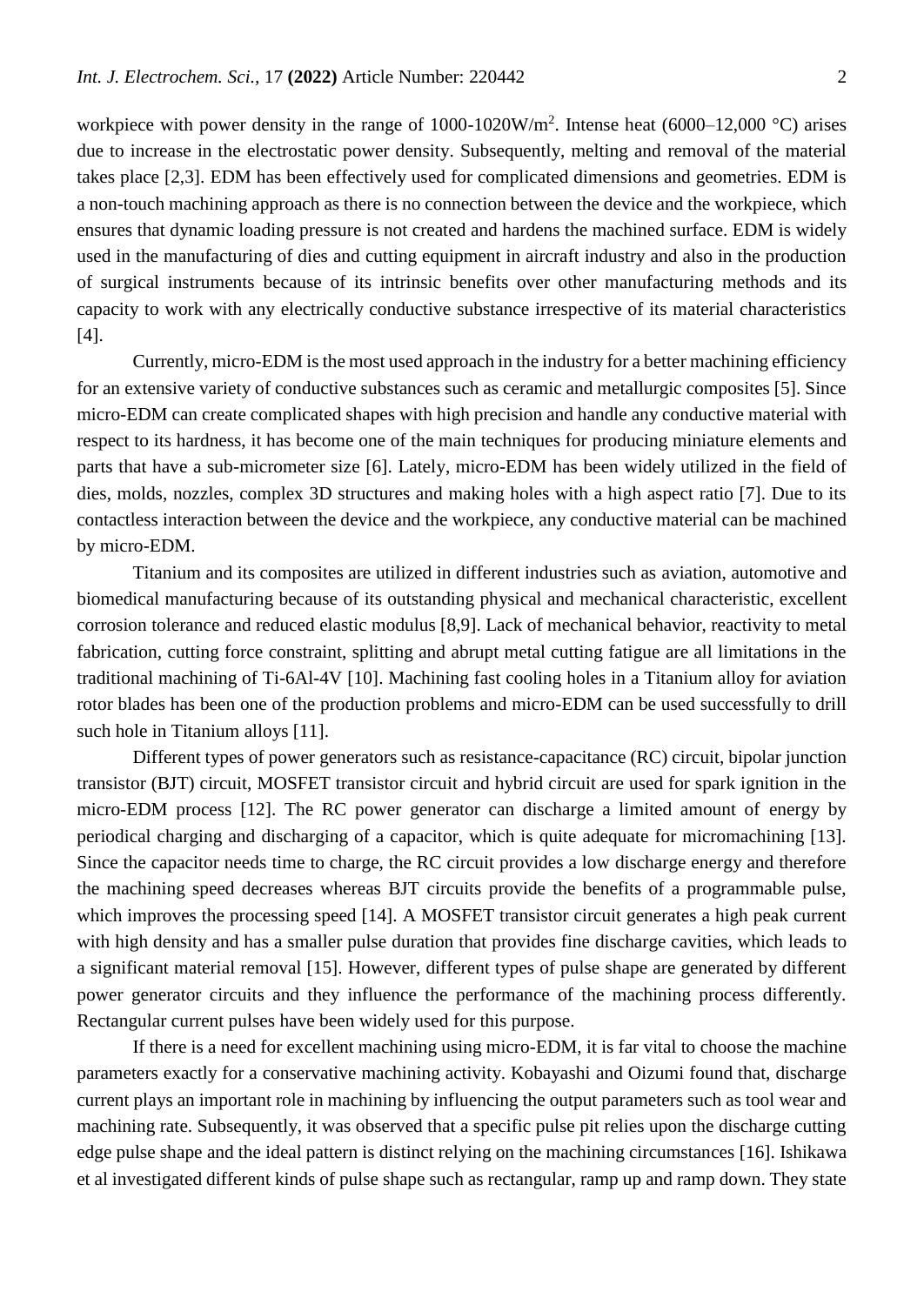that the evacuation efficiency of the ramp down pulse shape is better than that of other pulse shapes. Additionally, the quantity of debris generated depends on the pulse shape used [17]. Shinohara et al. investigated the same pulses as continuous pulse discharges and studied the impact of the difference in the machining charge among the three different pulse form become identical. The evaluation used to be carried out as it had been below a limited machining circumstance and the influence of the machining performance on the assurance of the pulse form exhibiting the most increases machining price has now not been defined at this factor [18]. Li et al. introduced a current wave shaping generator circuit for different waveforms such as rectangular and triangular pulse. It was found that the surface roughness was good in triangular due to a smaller pulse width whereas the processing speed and cutting performance of a rectangular waveform was good due to large discharge energy [19].

The literature review above shows that few studies are done on EDM of Titanium alloys using a regular pulse shape and there are no clear reports on different types of pulse shapes such as Sawtooth and its effect on the output. Hence, the present study focuses on micro-EDM of the Titanium alloys using Sawtooth pulse and the effect of various controlling parameters on the output. Statistical relationships are developed among various parameters and responses such as Material Removal Rate (MRR) and Overcut (OC) are analyzed. Further the parameters were optimized using Response Surface Methodology (RSM) to maximize MRR and minimize OC.

## **3. EXPERIMENT DETAILS**

## *3.1 Machine tool*

Titanium is widely utilized by various industries due to its outstanding features such as high robustness, sturdiness, and light weight. Titanium is categorized in four classes: unmixed Titanium, α structure, β structure and α-β structure. The different classes of Titanium are used for various applications. From these four,  $\alpha$ - $\beta$  structure is the most commonly used Titanium alloy, which is also called grade 5 Titanium alloy (Ti-6Al-4V). The chemical composition and mechanical properties of a Titanium alloy are shown in Tables 1 and 2.

A rectangular sheet of Ti-6Al-4V (50 mm x 35mm x 0.5 mm) was selected as the workpiece for the experiment. A piece of cylindrical copper wire (300 µm) was used as the tool material because of copper's remarkable thermal and mechanical properties. For the micro-EDM investigation, a micro-EDM setup was prepared for drilling a micro hole in the sheet (Figure 1). For a high precision micro machining process, we used three-axis programmed multi-measure machining on the alloy using deionized water as a dielectric fluid. This machine was powered by a MOSFET transistor circuit with a positional precision of 0.1 mm and Sawtooth current pulse. The following formulae have been used to calculate MRR and OC.

$$
MRR = \frac{Weight\ of\ the\ workpiece\ before\ machine - weight\ of\ the\ workpiece\ after\ machine}{Time\ of\ machine\ process}
$$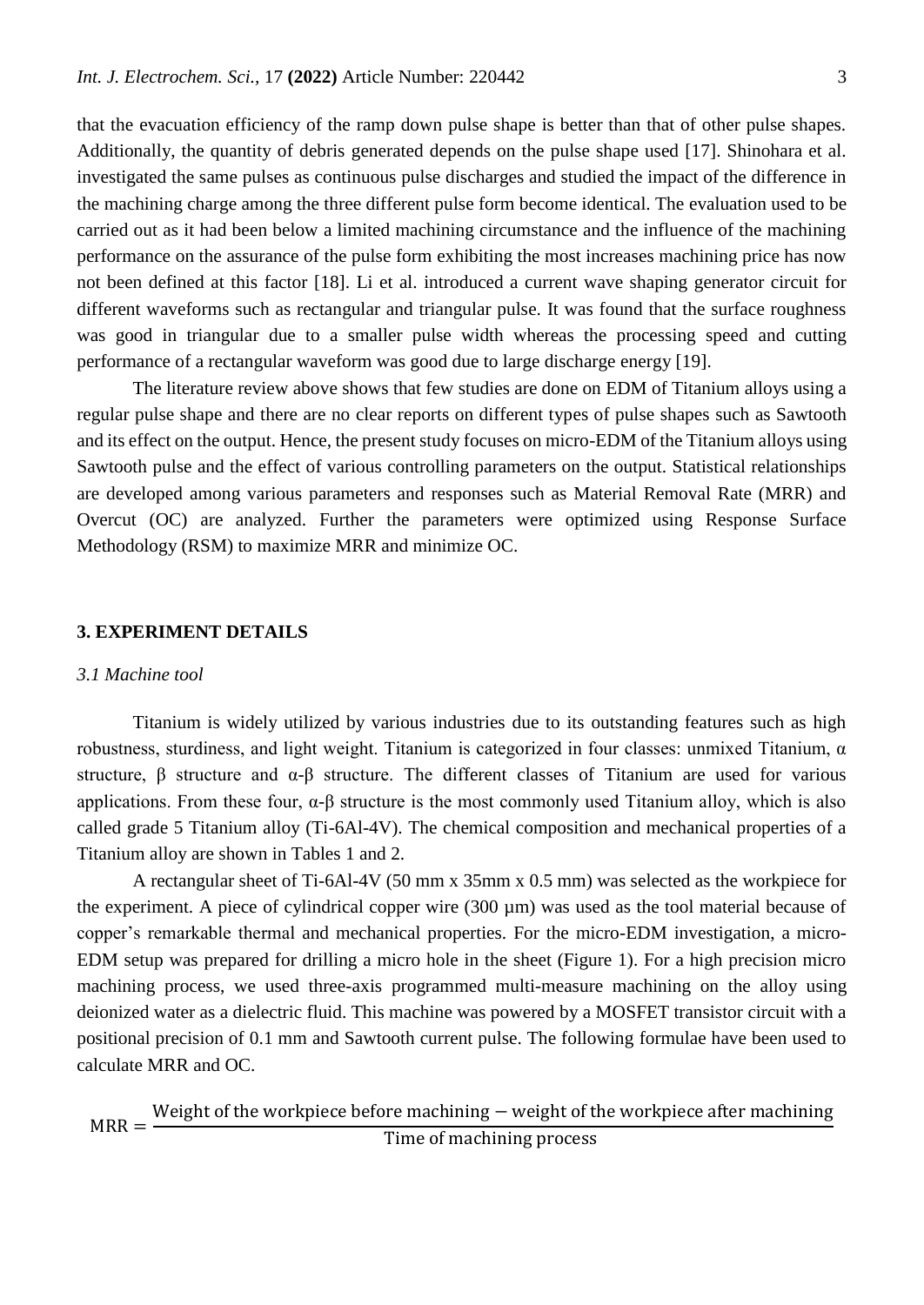$$
OC = \frac{Observed diameter of the machine electrode hole - Existing diameter of the electrode}{2}
$$

**Table 1.** Chemical composition of a Titanium alloy (Ti-6Al-4V)

| Material | $\mathbf{r}$<br>itanium | Aluminum<br>Άl | √anadıum    | (Fe<br>Iron  |
|----------|-------------------------|----------------|-------------|--------------|
| Wt%      | 80.62 $\sigma$<br>∪∠    |                | $4.0\angle$ | 0. <i>44</i> |

**Table 2.** Mechanical properties of a Titanium alloy (Ti-6Al-4V)

| Density                  | Tensile strength | Melting point   | Thermal conductivity | Hardness |
|--------------------------|------------------|-----------------|----------------------|----------|
| $5.02$ g/cm <sup>3</sup> | 875MPa           | .660 $\rm{^0c}$ | 6.7W/mK              | 3680MPa  |

**Figure 1.** Micro-EDM setup

# *3.2 Selection of input and output parameters*

Experiments were conducted according to Face centered composite with three parameters and three levels. The parameters considered were current, T<sub>ON</sub>, and T<sub>OFF</sub> which directly affect the MRR and OC. Process parameters and their levels are shown in Table 3.

|  |  | <b>Table 3.</b> Input parameters with its levels |  |  |  |
|--|--|--------------------------------------------------|--|--|--|
|--|--|--------------------------------------------------|--|--|--|

| Parameter        | Level 1 | Level 2 | Level 3 |
|------------------|---------|---------|---------|
| Current          |         |         |         |
| A                |         |         |         |
| $T_{ON}(\mu s)$  |         |         |         |
| $T_{OFF}(\mu s)$ |         |         |         |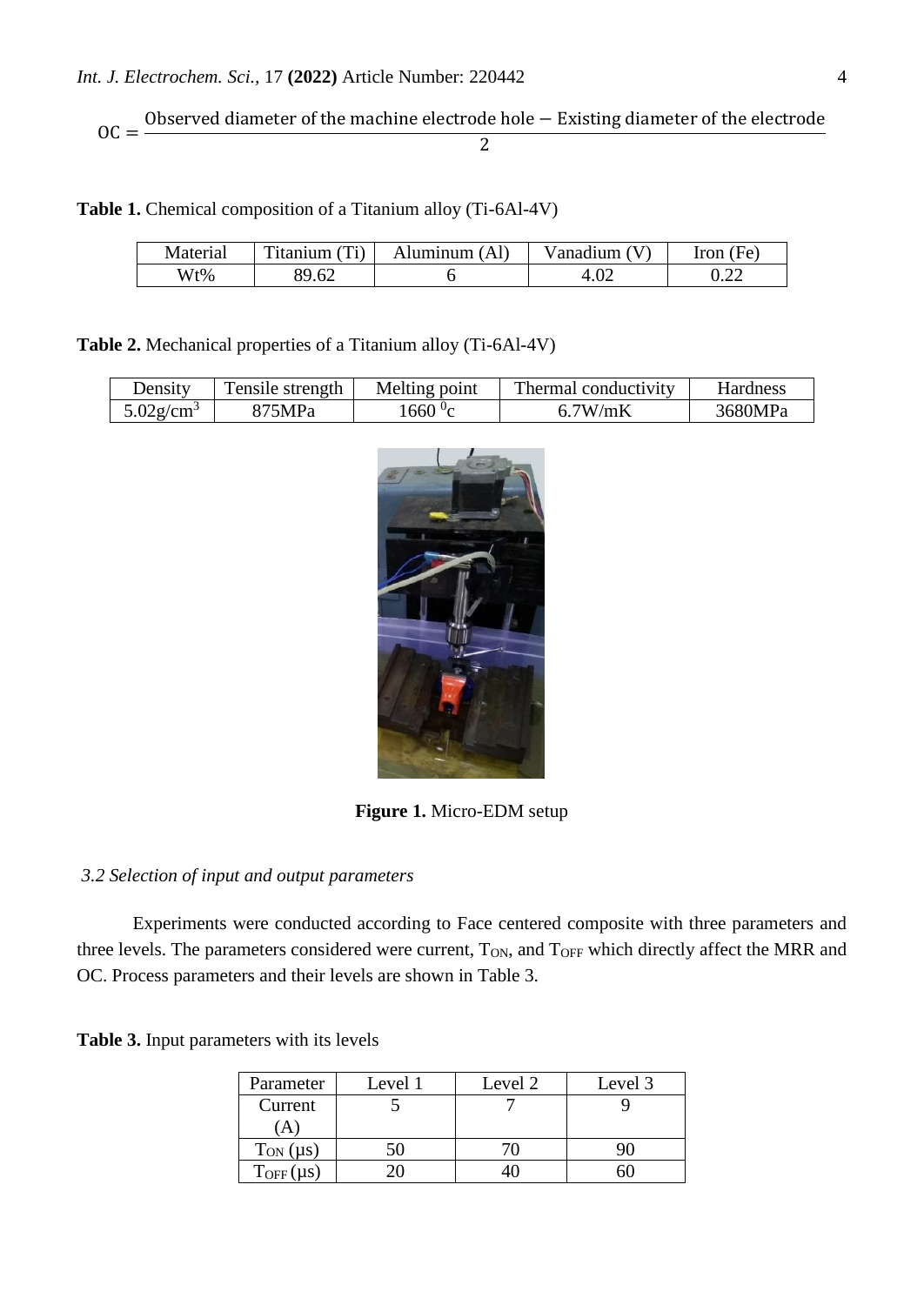Micro-EDM was carried out at the constant time interval of three minutes and the workpiece was measured using a weighing machining with the accuracy of 0.001 gm (CY-360) before and after micro-EDM. To assess the overcut, the difference between the diameter of the machined hole and that of the copper wire were analyzed using SEM (JSM-6610LV Joel, Japan). Further, the machined specimens were examined to observe the surface morphology of the micro-EDM process using SEM.

# **4. RESULTS AND DISCUSSION**

## *4.1 Response Surface Methodology*

The correlations between a number of input variables and one or more output response variables are provided by RSM. In the current study, RSM is utilized to find the correlation between the input parameters furthermore the various responses, like MRR and OC. Statistical design became advanced to access the version among the effect (A), and method variables  $w_1, w_2, w_3, \ldots, w_n$  and their correlations are given by the following equations:

 $A=f(w_1, w_2, w_3, \ldots, w_n)$  (1)

Where A is the effect attribute

 $W_n$  is the method variables

In this study, three data variables have been used, current,  $T_{ON}$  and  $T_{OFF}$  and their effect on MRR and OC was analyzed.

The polynomial interaction effect were evaluated and is given in equation (2)

 $A_u = \beta_0 + \sum_{i=1}^k \beta_i w_i + \sum_{i=1}^k \beta_{ii} w_i^2 + \sum_{j>1}^k \beta_{ij} w_i w_j$ >1 ķ  $i=1$ (2)

Where  $A_u$ , predicted variable; w<sub>n</sub>, control variables;  $\beta$ , regression coefficient; k, number input process.

The degree of computability of the impact by the modification of input factors on the output boundaries is numerically related with the ease of conditions refined from RSM. The observed current, TON, TOFF are the highest considerable factors for the output estimation of MRR and OC. For 3x3 factors and levels, 20 different experimental levels were formed in RSM. Experiments were performed according to FCC and the results were analyzed using Minitab software. The outcomes of the experiment on Ti-6Al-4V using the current micro-EDM setup are presented in Table 4.

| S.             | Current | Pulse on time   | Pulse off time   | <b>MRR</b> | OC            |
|----------------|---------|-----------------|------------------|------------|---------------|
| N <sub>o</sub> | (A)     | $T_{ON}(\mu s)$ | $T_{OFF}(\mu s)$ | (mg/min)   | $(\mu m/min)$ |
|                | 5       | 50              | 20               | 0.0240     | 50.23         |
| $\overline{2}$ | 9       | 50              | 20               | 0.0249     | 52.5          |
| 3              | 5       | 90              | 20               | 0.0269     | 54.2          |
|                | 9       | 90              | 20               | 0.0281     | 58            |
| 5              | 5       | 50              | 60               | 0.0241     | 51            |
| 6              | 9       | 50              | 60               | 0.0245     | 55.14         |
|                | 5       | 90              | 60               | 0.0274     | 56            |
| 8              | 9       | 90              | 60               | 0.0276     | 58            |
| 9              | 5       | 70              | 40               | 0.0263     | 53            |

**Table 4.** Experimental results for MRR and OC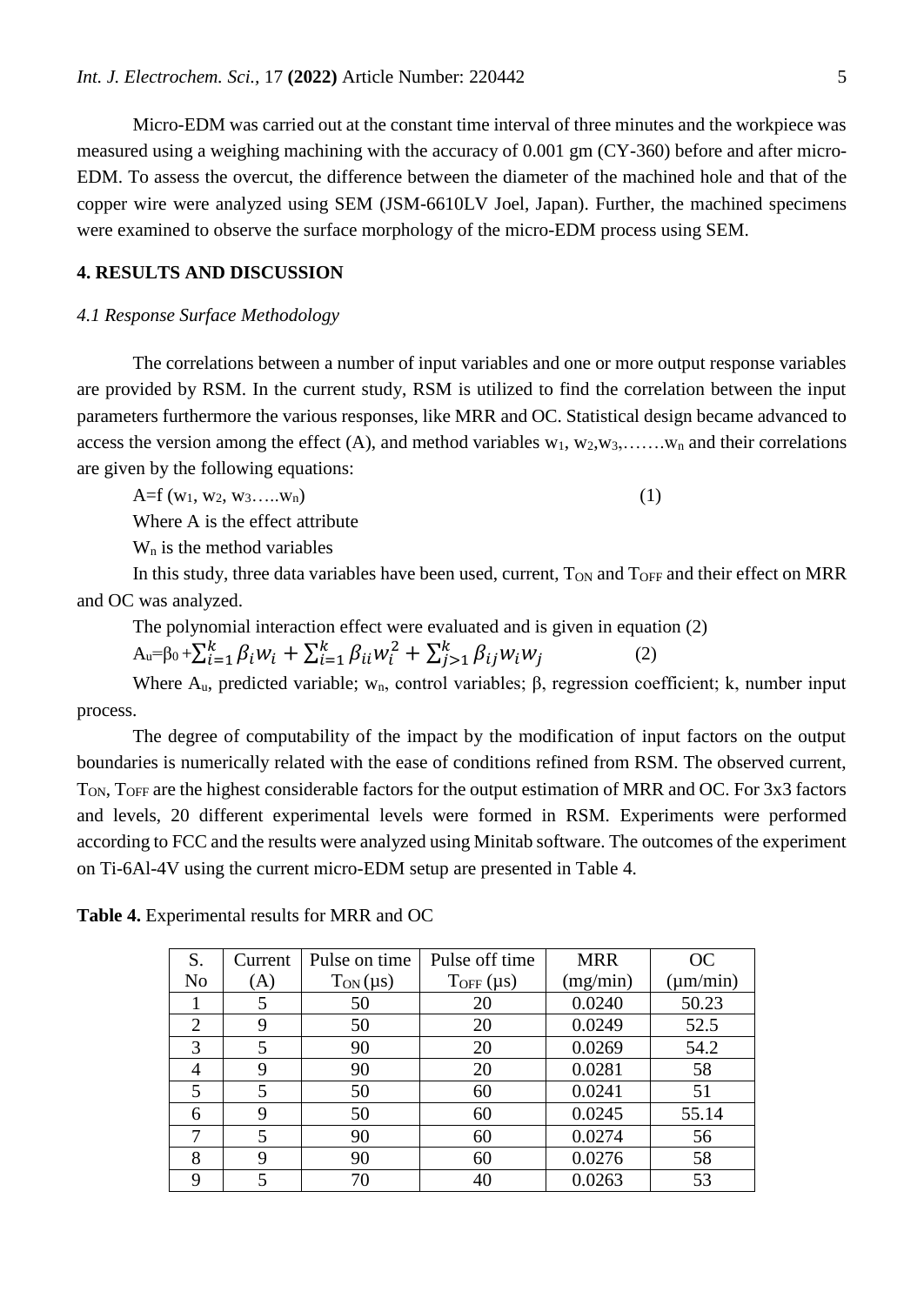## *Int. J. Electrochem. Sci.,* 17 **(2022)** Article Number: 220442 6

| 10 | 9 | 70 | 40 | 0.0264 | 55.2  |
|----|---|----|----|--------|-------|
| 11 | 7 | 50 | 40 | 0.0249 | 54    |
| 12 | 7 | 90 | 40 | 0.0277 | 57    |
| 13 | 7 | 70 | 20 | 0.0265 | 56    |
| 14 | 7 | 70 | 60 | 0.0259 | 55    |
| 15 | 7 | 70 | 40 | 0.0265 | 56.1  |
| 16 | 7 | 70 | 40 | 0.0264 | 56.15 |
| 17 | 7 | 70 | 40 | 0.0263 | 55.16 |
| 18 | 7 | 70 | 40 | 0.0265 | 54.1  |
| 19 | 7 | 70 | 40 | 0.0261 | 55.31 |
| 20 | 7 | 70 | 40 | 0.0264 | 55.5  |

### *4.2 Statistical models for all responses*

**Table 5.** Analysis of variance for Material removal rate

| Source                        | DF           | Adj SS   | Adj MS   | F-Value | $P-$  |
|-------------------------------|--------------|----------|----------|---------|-------|
|                               |              |          |          |         | Value |
| Model                         | 9            | 0.000025 | 0.000003 | 63.45   | 0.000 |
| Linear                        | 3            | 0.000024 | 0.000008 | 182.51  | 0.000 |
| Current                       | 1            | 0.000001 | 0.000001 | 17.68   | 0.002 |
| <b>T</b> <sub>ON</sub>        | 1            | 0.000023 | 0.000023 | 528.01  | 0.000 |
| <b>TOFF</b>                   | 1            | 0.000000 | 0.000000 | 1.83    | 0.206 |
| Square                        | 3            | 0.000001 | 0.000000 | 5.65    | 0.016 |
| Current*Current               | 1            | 0.000000 | 0.000000 | 0.42    | 0.534 |
| $T_{ON} * T_{ON}$             | 1            | 0.000000 | 0.000000 | 1.08    | 0.324 |
| $T_{OFF}$ * $T_{OFF}$         | 1            | 0.000000 | 0.000000 | 3.33    | 0.098 |
| $2-Way$                       | 3            | 0.000000 | 0.000000 | 2.21    | 0.150 |
| Interaction                   |              |          |          |         |       |
| Current <sup>*</sup> $T_{ON}$ | $\mathbf{1}$ | 0.000000 | 0.000000 | 0.03    | 0.870 |
| Current* $T_{OFF}$            | 1            | 0.000000 | 0.000000 | 6.34    | 0.030 |
| $T_{ON} * T_{OFF}$            | 1            | 0.000000 | 0.000000 | 0.25    | 0.625 |
| Error                         | 10           | 0.000000 | 0.000000 |         |       |
| Lack-of-Fit                   | 5            | 0.000000 | 0.000000 | 2.91    | 0.133 |
| Pure Error                    | 5            | 0.000000 | 0.000000 |         |       |
| Total                         | 19           | 0.000026 |          |         |       |

Based on the equation (2), a statistical equations were developed for MRR and OC as given as below.

MRR=0.01580 + 0.000592 Current + 0.000117 TON + 0.000068 TOFF - 0.000020 Current\*Current- 0.000000 T<sub>ON</sub> \* T<sub>ON</sub> - 0.000001 T<sub>OFF</sub> \* T<sub>OFF</sub> + 0.000000 Current\* T<sub>ON</sub> - 0.000005 Current\*  $T_{OFF}$  + 0.000000  $T_{ON}$  \*  $T_{OFF}$ 

S = 0.0002106, R<sup>2</sup>, =98.28% R<sup>2</sup>(adj) =96.73%, and R<sup>2</sup>(pred) = 87.79%

The results of Material removal rate is calculated and listed in Table 5.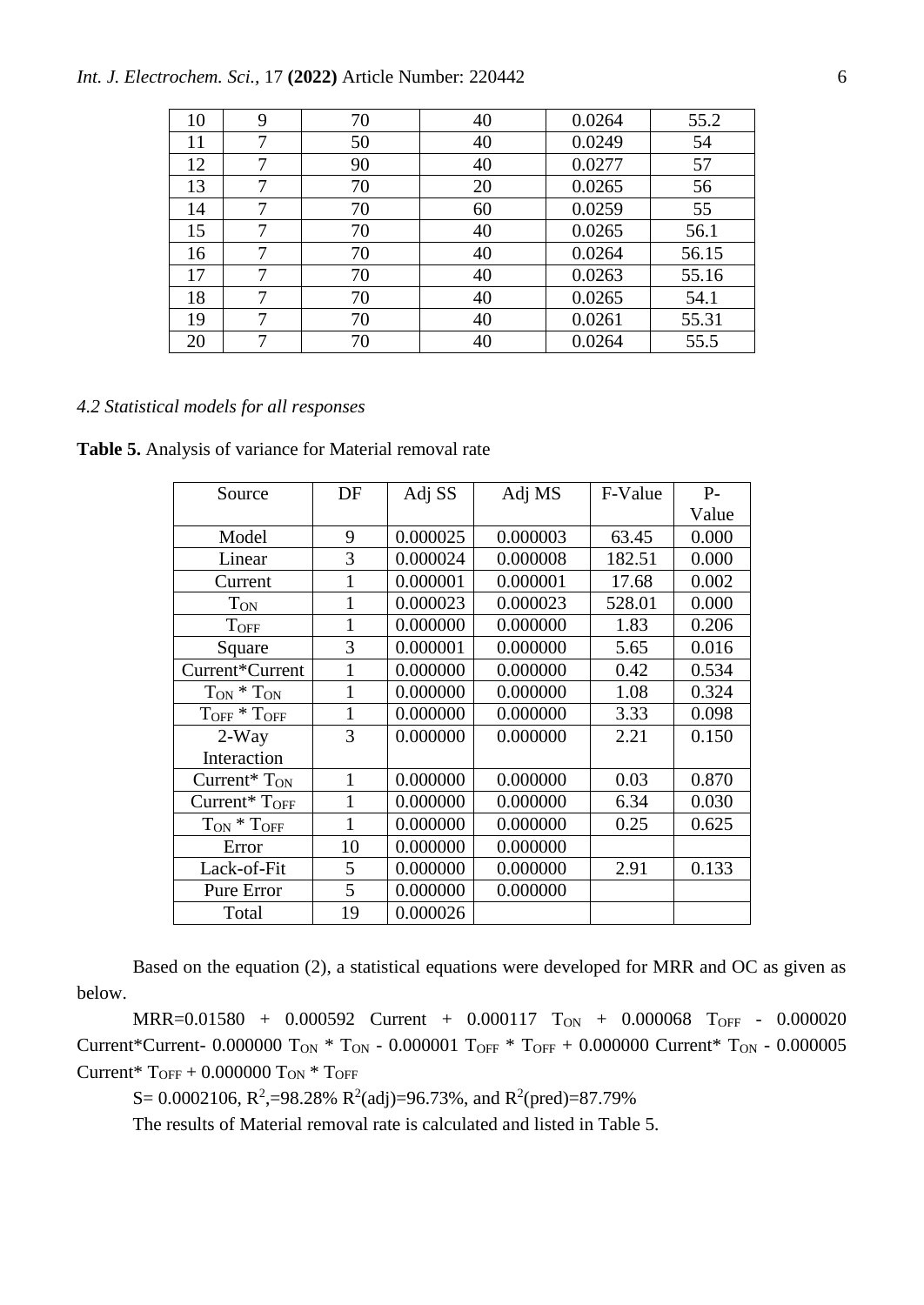The effects of input parameters such as  $T_{ON}$ ,  $T_{OFF}$  and current on the output of OC can be given as follows:

OC = 26.77 + 5.28 Current + 0.088 T<sub>ON</sub> + 0.028 T<sub>OFF</sub> - 0.316 Current\*Current + 0.00034 T<sub>ON</sub> \*  $T_{\text{ON}} + 0.00034$  T<sub>OFF</sub> \* T<sub>OFF</sub> - 0.00191 Current \* T<sub>ON</sub> + 0.00022 Current \* T<sub>OFF</sub> - 0.000503 T<sub>ON</sub> \* T<sub>OFF</sub>  $S = 0.776541$ ,  $R^2 = 95.92\%$ ,  $R^2$ (adj) = 92.24%, and  $R^2$  (pred) = 87.97%

| Source                        | DF | Adj SS  | Adj MS  | F-Value | P-Value |
|-------------------------------|----|---------|---------|---------|---------|
| <b>T</b> <sub>ON</sub>        | 9  | 70.5026 | 7.8336  | 10.28   | 0.001   |
| <b>TOFF</b>                   | 3  | 63.8681 | 21.2894 | 27.93   | 0.000   |
| Square                        |    | 20.7648 | 20.7648 | 27.24   | 0.000   |
| Current*Current               | 1  | 41.3309 | 41.3309 | 54.21   | 0.000   |
| $T_{ON} * T_{ON}$             | 1  | 1.7724  | 1.7724  | 2.32    | 0.158   |
| $T_{\rm OFF} * T_{\rm OFF}$   | 3  | 6.2634  | 2.0878  | 2.74    | 0.099   |
| 2-Way Interaction             | 1  | 4.4069  | 4.4069  | 5.78    | 0.037   |
| Current <sup>*</sup> $T_{ON}$ |    | 0.0494  | 0.0494  | 0.06    | 0.804   |
| Current* $T_{OFF}$            |    | 0.0494  | 0.0494  | 0.06    | 0.804   |
| $T_{ON} * T_{OFF}$            | 3  | 0.3711  | 0.1237  | 0.16    | 0.919   |
| Error                         | 1  | 0.0465  | 0.0465  | 0.06    | 0.810   |
| Lack-of-Fit                   |    | 0.0006  | 0.0006  | 0.00    | 0.978   |
| Pure Error                    | 1  | 0.3240  | 0.3240  | 0.43    | 0.529   |
| Total                         | 10 | 7.6237  | 0.7624  |         |         |
| <b>TON</b>                    | 5  | 4.8066  | 0.9613  | 1.71    | 0.286   |
| <b>TOFF</b>                   | 5  | 2.8171  | 0.5634  |         |         |
| Square                        | 19 | 78.1263 |         |         |         |

**Table 6.** Analysis of Variance for OC

Statistical analysis of the specific characteristics on MRR and OC was investigated using ANOVA (Tables 5 and 6). The estimated F-values for the calculated quadratic are 63.45 and 10.28, respectively, implying that the value of OC and MRR is important for the specified quadratic representation. That the feasibility (p-values) 0.0500 is much less than the F-value shows that the version time period is significant. Probabilities which might be more than 0.1000 results in non-significance phrases. In phrases of natural error, the insignificant F-value for the Lack of Fit is 2.91 for MRR while for the overcut it is 1.71. The F-value of the Lack of Fit for MRR and OC, appropriately, has the likelihood of 98.28% and 95.92% that is only caused by noise. The  $\mathbb{R}^2$  value of the determination coefficient represents the model's compatibility, which ranges from 0 to 1. Tables 5 and 6 show that applied current,  $T_{ON}$ , and  $T_{OFF}$  have substantial effects on both MRR and OC. Hence, it is observed to be well-being fit of model data values. Figure 2 shows the regular contingency design on the effect of MRR when analyzed. It can be observed that residuals are spread around in an orderly fashion, which shows a great correlation among the experimental and anticipated values. It also can be inferred that the faults are normally distributed. The regular contingency design of residues for OC is shown in Figure 3. That majority of the residuals lie on a straight line indicates that the faults are regularly distributed. It demonstrates that the regression model fits the observed values fairly well. Non-significant terms are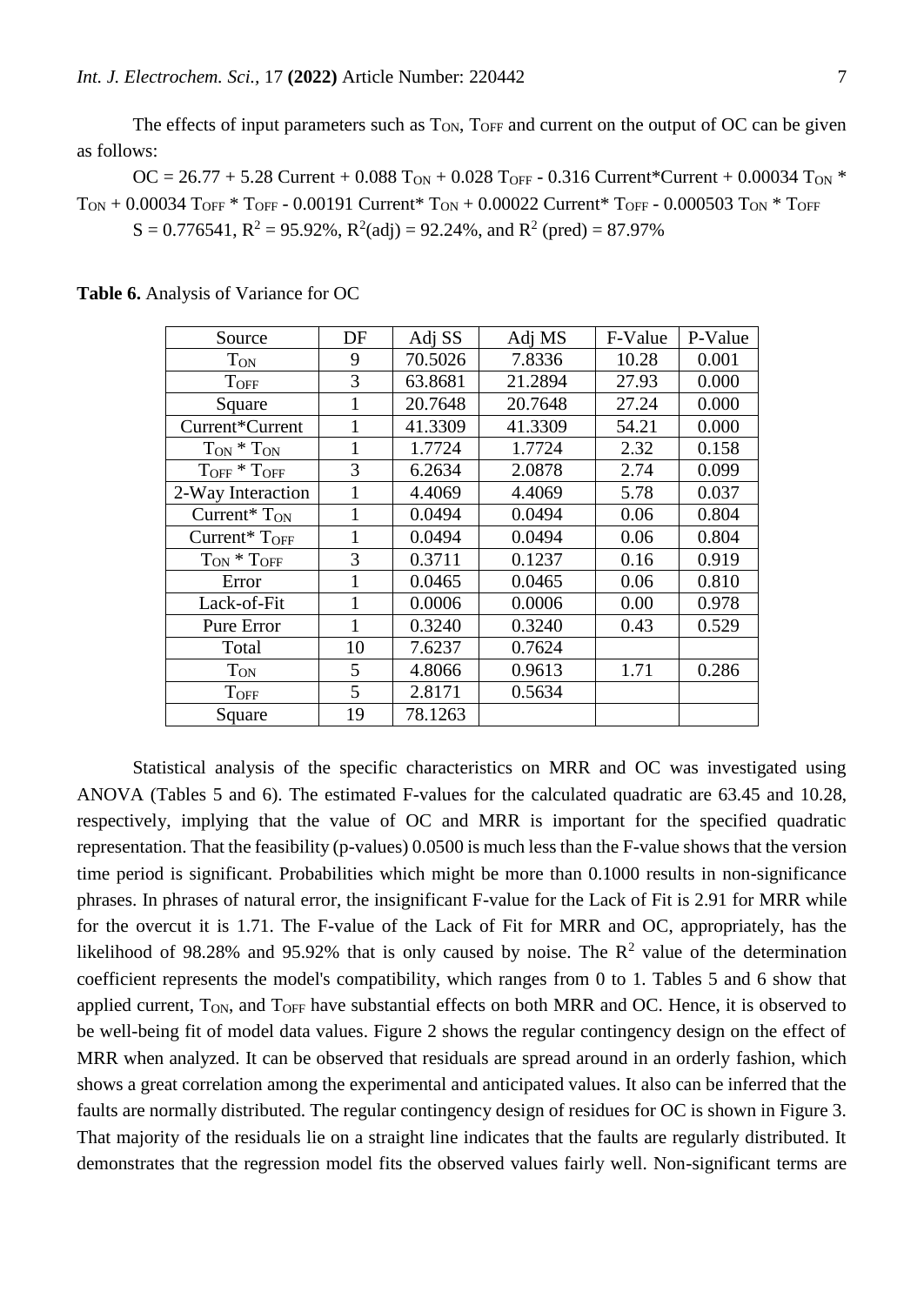removed from the model during its development. A Pareto chart has been drawn to check the most extensive variable on the reaction that is shown in Figures 4 and 5. Linear terms, squared terms, interaction effects, and a reference line are all part of it. Figure 4 shows that  $T_{ON}$  has more effect on the result boundary than other input parameters. The crimson line represents the reference line, which is determined at the recommended overall performance level of 95%. As per the Pareto graph in Figure 4,  $T_{ON}$ ,  $T_{OFF}$  and the interaction influence of  $T_{ON}$  and current are the most significant variables for MRR. From the Pareto graph in Figure 5, T<sub>ON</sub>, T<sub>OFF</sub>, current and interaction of T<sub>ON</sub> and T<sub>OFF</sub> can be seen as the most impactful factors for OC and that T<sub>ON</sub> has more influence on the output parameters than current and TOFF.



**Figure 2.** Normal probability plot for MRR



**Figure 3.** Normal probability plot for OC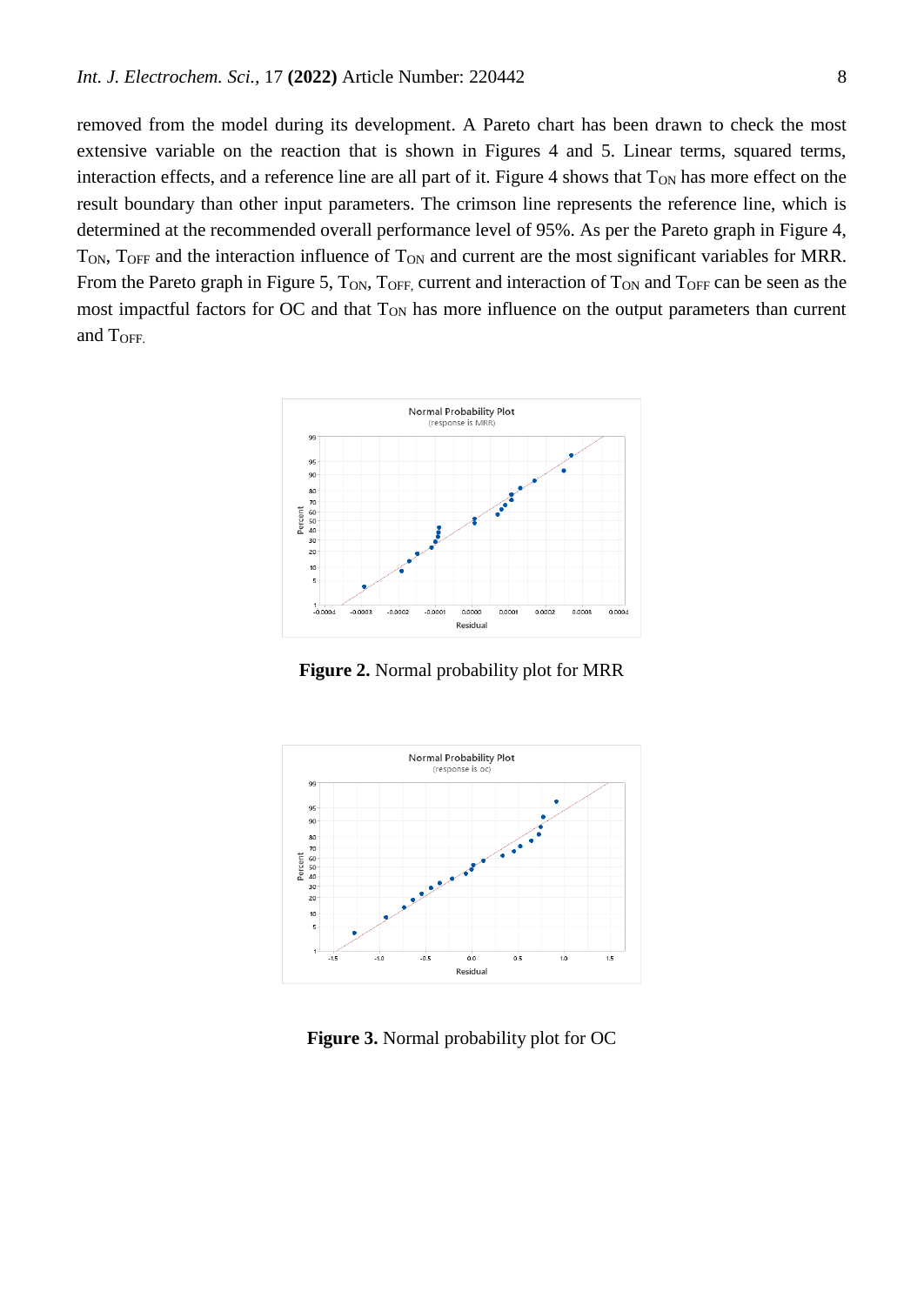

**Figure 4.** Pareto optimal front for MRR



**Figure 5.** Pareto optimal front for OC

### *4.3 Impact of control variables on material removal rate*

Figure 6 shows the impact of current on MRR and that as the current increases from 5 to 7A, MRR too increases linearly. This is because at lower current values, the amount of energy generated in the gap is small, which is not adequate to melt and vaporize the workpiece surface rapidly. With a further increase in the current from 7A to 9A, the energy becomes more intense and causes melting and vaporization of the workpiece surface. This generates more debris during machining and impedes the energy supplied to the workpiece, so there is no further improvement in the MRR [20]. More high current generates more thermal energy in the gap, causing more frequent stern cracking of the dielectric which leads to the formation of a molten pool that overheats to form bigger craters (Figure 7) [21].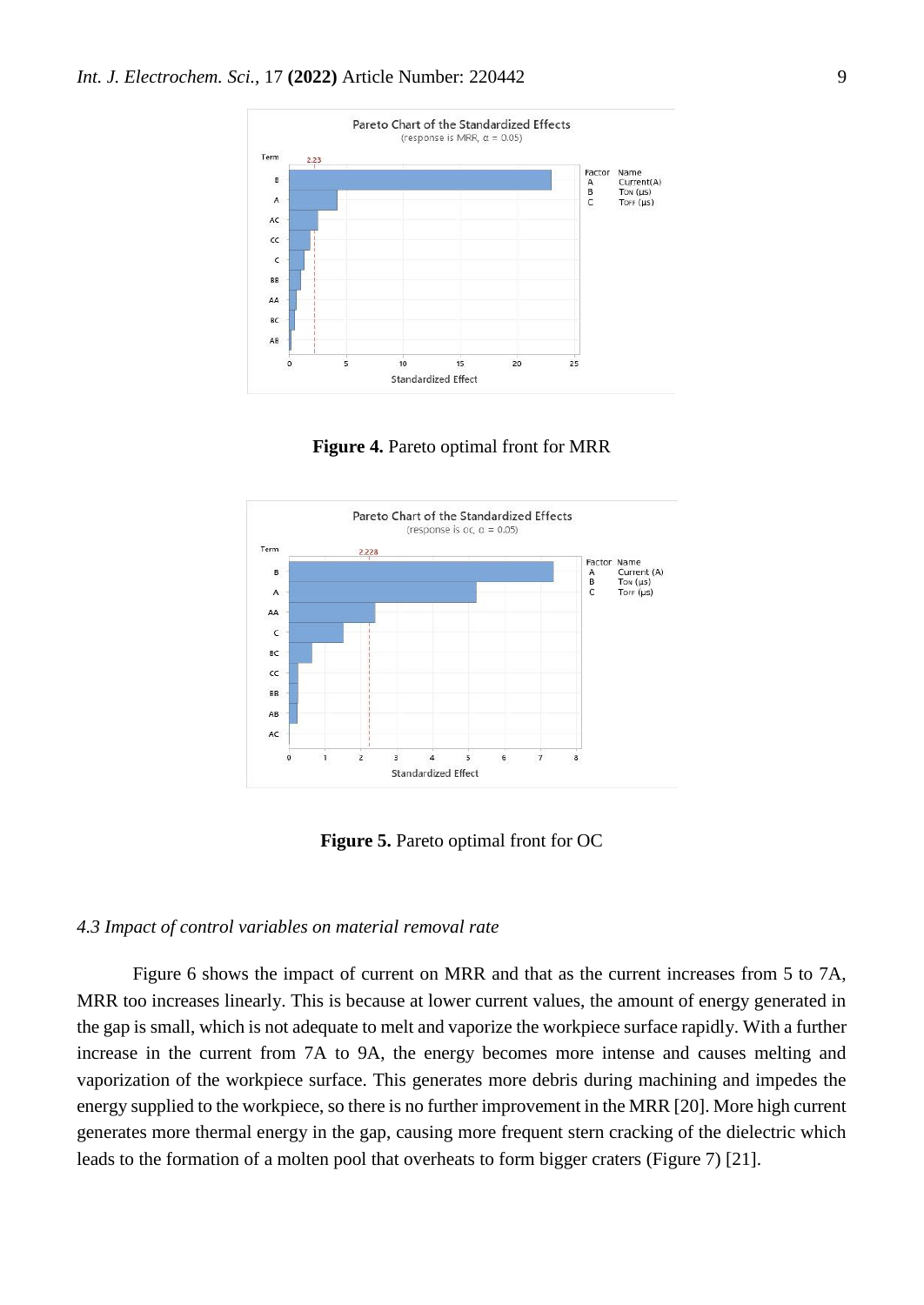

**Figure 6.** Effect of control factors plots on MRR

Figure 6 reveals that as  $T_{ON}$  raises from 50 $\mu$ s to 90 $\mu$ s, the spark discharge prolongs and generates higher discharge energy that increases the MRR. At  $T_{ON}$  of 50 $\mu$ s, the amount of the material removed from the workpiece is minimum when the discharge within the machining hole becomes less intense. At the T<sub>ON</sub> of 90µs, the spark energy might be excessive and generate enormous heat in the machining area. Even more heat removes a sizeable quantity of material from the workpiece [22].

In addition, during a higher T<sub>ON</sub>, more material melts and gets redeposited on the workpiece surface, which releases the gas that gets entrapped during the machining and forms voids and pockmarks as illustrated in Figure 8. From the Figure 6, the  $T<sub>OFF</sub>$  increases from 20 $\mu$ s to 40 $\mu$ s, surged and decreases from 40 $\mu$ s to 60 $\mu$ s. At a lower T<sub>OFF</sub> of 20 $\mu$ s, the base current provided to the cathode and the dielectric fluid is high, which is high enough to melt the workpiece surface and the anode, which subsequently increases the MRR [23]. MRR diminishes as the  $T<sub>OFF</sub>$  value changes from 40 $\mu$ s to 60 $\mu$ s. This means that with a higher T<sub>OFF</sub>, no energy is supplied to the workpiece for a longer time. The debris formed during micro-EDM processes were evacuated efficiently [24].



**Figure 7.** SEM image at a peak current of 9A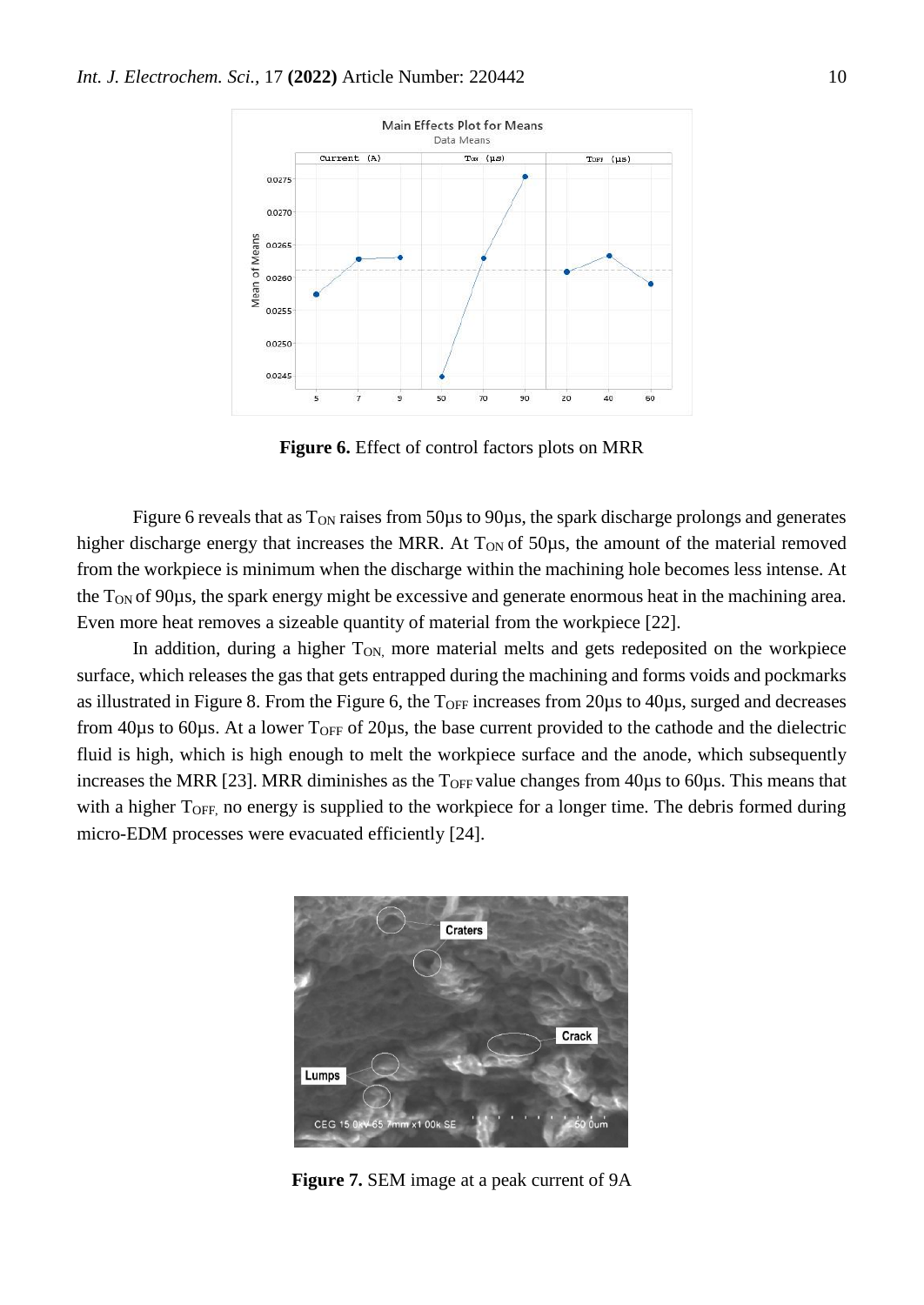

**Figure 8.** SEM image at a higher T<sub>ON</sub> of 90 $\mu$ s

### *4.4. Impact of control variable on overcut*

The main effect plots of the current, T<sub>ON</sub>, T<sub>OFF</sub> on element characterization are shown in Figure 9. It was found that OC increases with a rise in the current from 5A to 7A. It was also noticed that when the peak current increases from 5A to 7A, the discharge spark also increases, causing the breakdown of debris into smaller particles. On a further increase of the current from 7A to 9A, the resultant debris cannot be easily evacuated through the narrow path and it abrades the entrance of the machined hole causing a higher OC as shown in Figure 10.



**Figure 9.** Effects of control factors plots on OC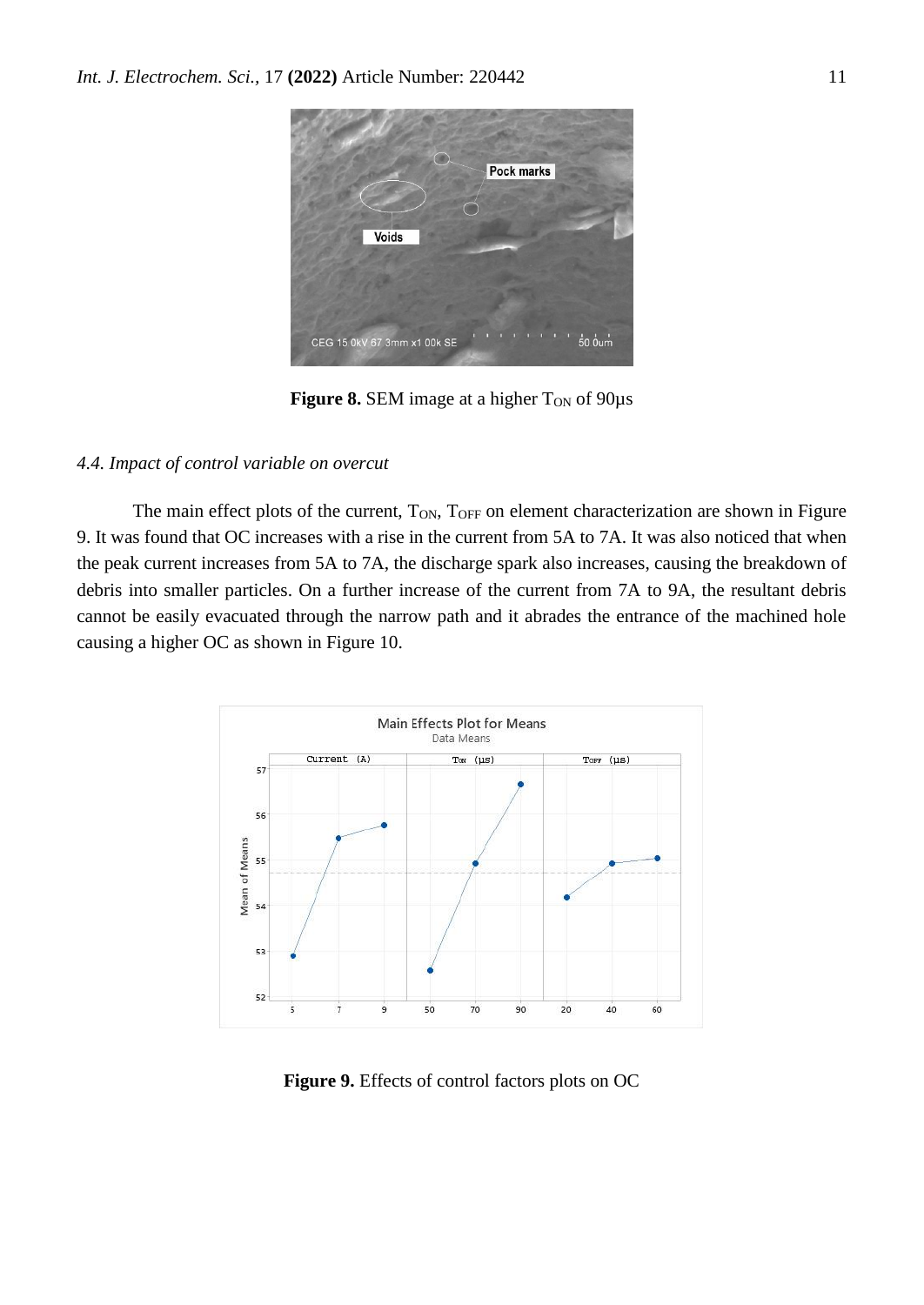

**Figure 10**. SEM microgap of machined hole at a peak current of 9A

The significant effect of Sawtooth  $T_{ON}$  on OC is shown in Figure 9 where  $T_{ON}$  increases from 50µs to 90µs. For a smaller pulse of 50µs, less power is tranmitted to the Titanium alloy, which results in a small material removal as well as less OC with a good dimensional accuracy (Figure 11) [25]. When T<sub>ON</sub> reaches 90µs, the OC increases. This is due to the production of stray current flux at the machining region and it leads to an increase in the OC as can be seen in Figure 12 [26].



**Figure 11.** SEM micrograph of machined hole of  $T_{ON}(50\mu s)$ 

The correlation between  $T_{\text{OFF}}$  and overcut is depicted in Figure 9. It was observed that when  $T_{\text{OFF}}$ increases from 20µs to 40µs, the plasma channel spawned was smaller and released a small amount of spark energy to hit the surface, which reduces the dimensions of the crater on the surface, leading to a lower OC. However, a higher pulse-off time (40µs to 60µs) means that the supply of spark energy is stopped longer during machining, hence no conductive path is created in the Inter Electrode Gap (IEG), results in evacuating the debris from the IEG by flushing of dielectric leads to decline in the OC.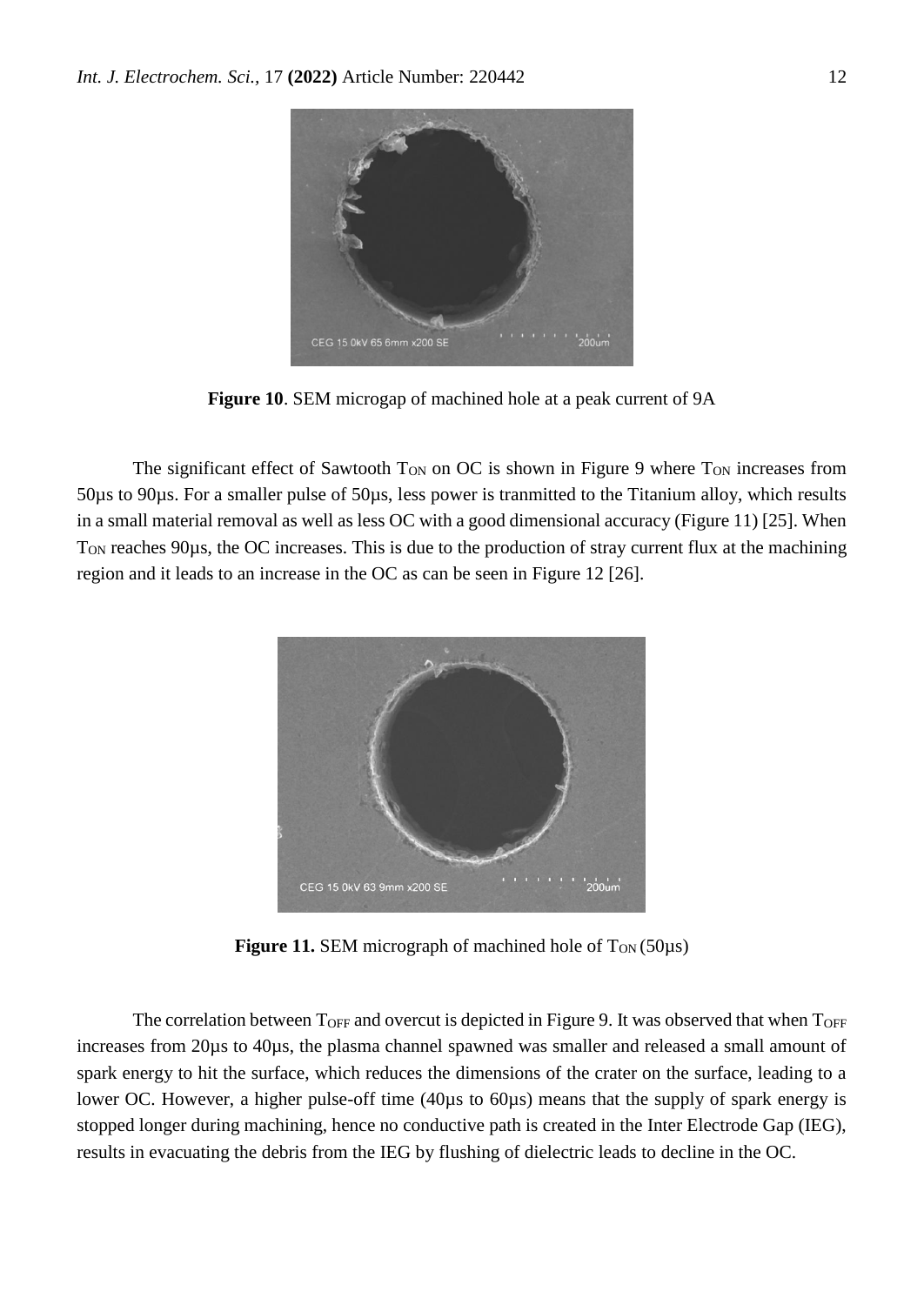

**Figure 12.** SEM micrograph of machined hole of  $T_{ON}$  (90 $\mu$ s)

# **5. CONCLUSIONS**

The current study investigated micro-EDM performance on a Titanium alloy and variables such as MRR and OC were analyzed and statistical models were developed. The results of ANOVA show that the developed models are adequate. Graphs for several micro-EDM parameters are also presented for the output performance. The Figures show that MRR improves as the pulse-on time and current increases. This could be described by the fact that a higher quantity of thermal intensity is released and maintained for an extended time period, enabling the workpiece surface to melt and vaporize faster. MRR, on the other hand, drops when the pulse-off time is higher. This is due to fact that when the supply of spark energy is cut off for a prolonged time, no conductive route is generated in the IEG, leading to a a lower MRR.

OC increases when the pulse-on time and applied current increases. A larger overcut is caused by bigger values of the pulse-on time and applied current, which generate a high temperature as positive ions in IEG strike the electrode surface with a high spark energy. Increased pulse-off time, on the other hand, clears the debris by flushing the dielectric fluid out of the system, that results in a decrease in the OC.

# **References**

- 1. B.Z. [Balázs,](https://link.springer.com/article/10.1007/s00170-020-06445-w#auth-Barnab_s_Zolt_n-Bal_zs) N. [Geier,](https://link.springer.com/article/10.1007/s00170-020-06445-w#auth-Norbert-Geier) M. [Takács](https://link.springer.com/article/10.1007/s00170-020-06445-w#auth-M_rton-Tak_cs) and J.P. [Davim,](https://link.springer.com/article/10.1007/s00170-020-06445-w#auth-J__Paulo-Davim) *The International Journal of Advanced Manufacturing Technology,* 112 (2021) 655.
- 2. [J. E. Abu Qudeiri,](https://sciprofiles.com/profile/635715) [A. Zaiout,](https://sciprofiles.com/profile/299484) A-H. [I. Mourad,](https://sciprofiles.com/profile/192661) [M. H.](https://sciprofiles.com/profile/154332) Abidi and A. [Elkaseer,](https://sciprofiles.com/profile/445223) *Applied sciences,* 10 (2020) 2082.
- 3. S.N. Grigoriev, P.M. Pivkin, M.P. Kozochkin, M.A. Volosova, A. A. Okunkova, A.N. Porvatov, A. A. Zelensky and A. B. Nadykto, *Metals*, 11(2021) 1865.
- 4. A.Y. Joshi and A.Y. Joshi, *Heliyon*, [5 \(20](https://www.sciencedirect.com/science/journal/24058440/5/12)19) e02963.